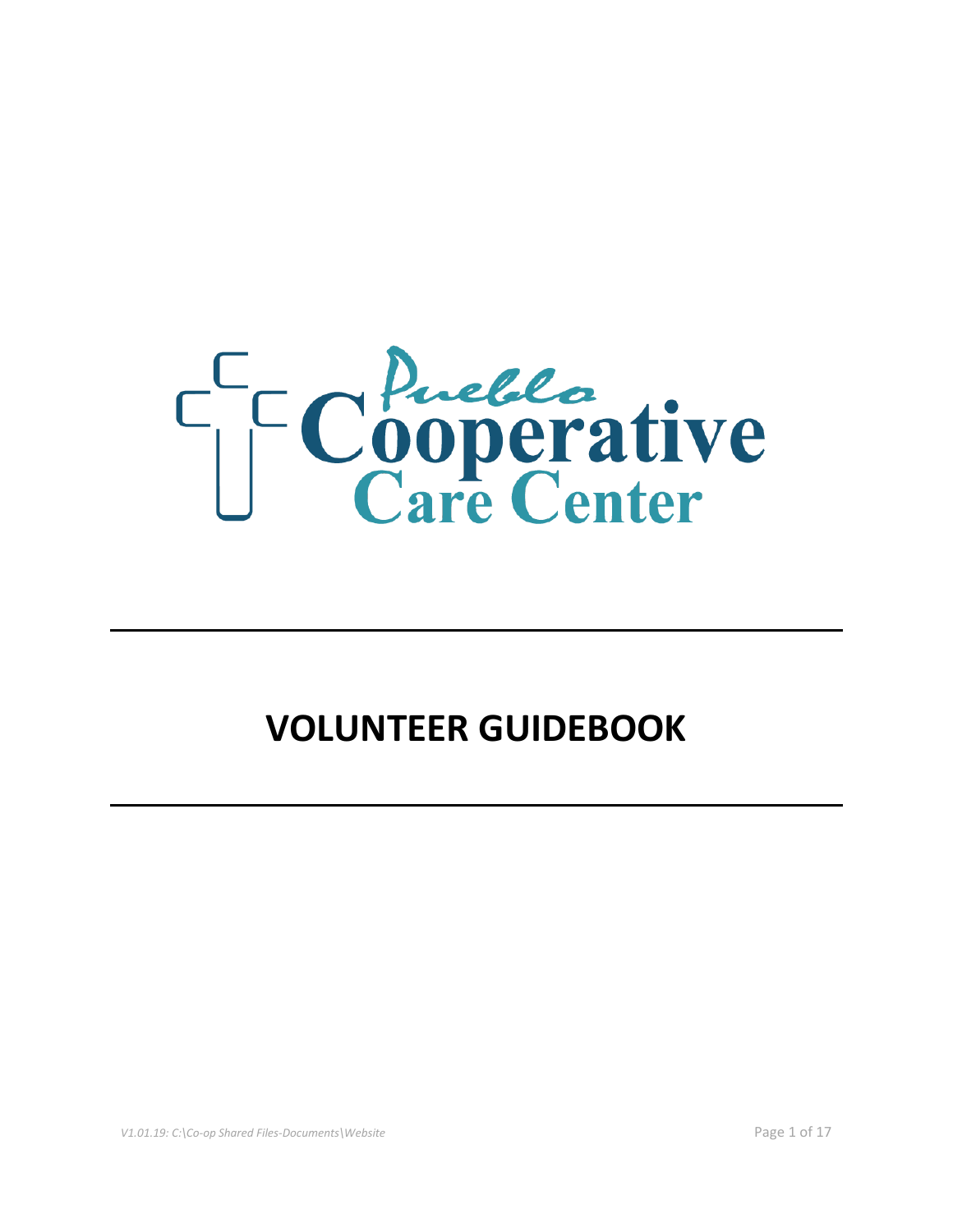

Dear Prospective Volunteer,

Thank you for your interest in volunteering with Pueblo Cooperative Care Center. For nearly three decades we have undertaken a challenging and rewarding mission. We rely on the passion and dedication of our volunteers to accomplish our objectives as we extend our services to 36,000 people per year in Pueblo County. We provide critical need services including access to food, clothing and other life essential supports. We operate in an atmosphere that offers love, hope and purpose and we offer many volunteer opportunities for you to reflect on as you move forward in your desire to serve our communities.

We are southern Colorado's largest emergency critical need crisis center and becoming a volunteer is considered by many to be an honor and a privilege. We remain steadfast on our faith-based objectives, and individuals from diverse spectrums desire to be a part of our organization. We believe that we have a perfect match for your skills and we encourage you to read this *Volunteer Guidebook* in finding just what's right for you!

Shifts for volunteers vary depending on their role, and every volunteer is requested to establish a *minimum commitment* of 3.5 hours per day, one day per week for a period of six months. We do understand that at times life emergencies or other issues come up, but an individual's ability to maintain this commitment is expected. Volunteer commitment is essential for our successful operations, and we pride ourselves on our ability to be empathetic and address our volunteer needs for the common good.

After reviewing this *Volunteer Guidebook*, if you can't quite make a decision to volunteer or not just give us a call. We would be happy to schedule a tour, so you can learn more about our facility and operations. We are confident you will find a home at Pueblo Cooperative Care Center and we welcome you to be a part of this amazing journey. If you elect to volunteer, your experience will be fulfilling and enjoyable. Regardless of your decision, we thank you for your interest in helping us do what we strive to do every day. We bring people in need just a little closer to a better tomorrow. Make a difference!

Corry Higbee

Corry Higbee Executive Director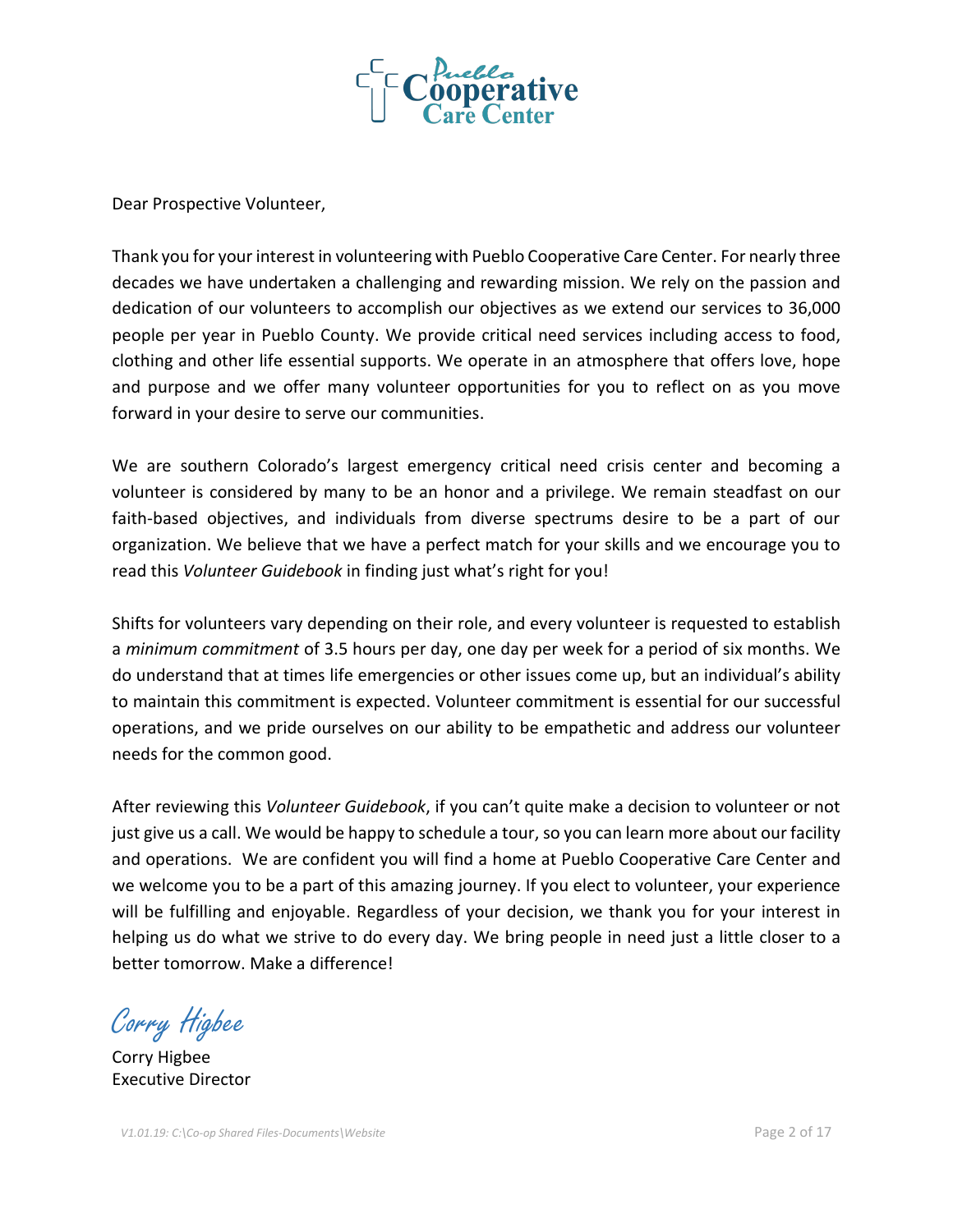



### **THE CORE VALUES OF PUEBLO COOPERATIVE CARE CENTER**

*Respect* 

We believe that people in need have value and dignity.

*Honor* 

We believe that to honor the poor is to honor God.

*Honesty* 

We are called upon to be trustworthy and effective stewards of our resources.

*Appreciation* 

We nurture the spirit of volunteerism, the act of generosity and the commitment to excellence.

*Wisdom* 

We depend on God's guidance to direct our decisions.

*Unity* 

We encourage a sense of ownership, spirit and pride among staff, volunteers, church partnerships and public constituencies.

*Commitment* 

We stand by our mission to serve the poor.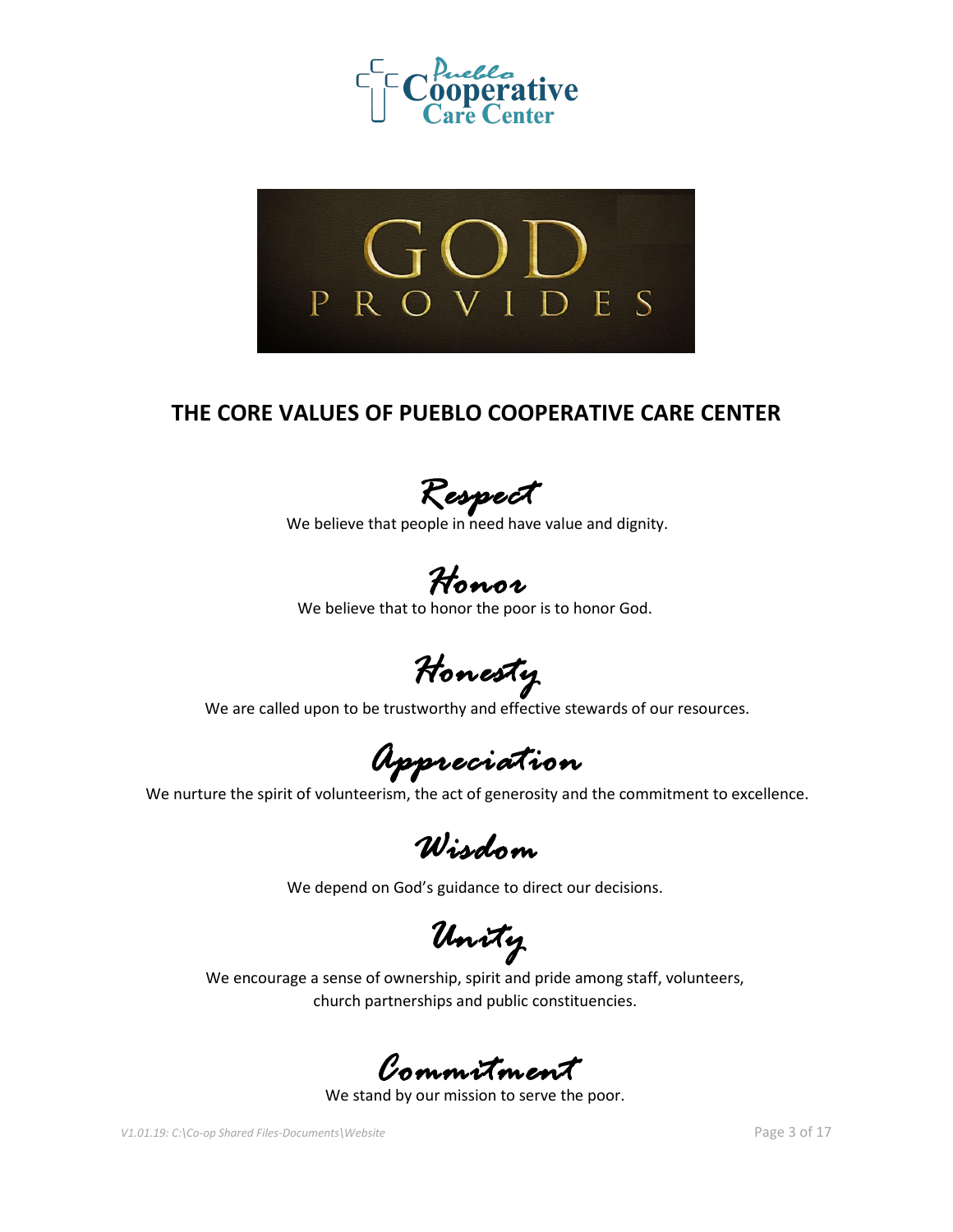

*Our Mission* 

## **The mission of Pueblo Cooperative Care Center is to provide Pueblo County access to food, clothing and other critical life support services to individuals and families in need.**

Do not judge, and you will not be judged. Do not condemn, and you will not be condemned. Forgive, and you will be forgiven. Give, and it will be given to you. A good measure, pressed down, shaken together and running over, will be poured into your lap. For with the measure you use, it will be measured to you."

*Luke 6: 37-38*

*Our Vision* 

**Pueblo Cooperative Care Center envisions communities in Pueblo County that are free from hunger, physically, emotionally and spiritually healthy; adequately clothed, economically stable, safe to live in and enriched by self-actualizing productive citizens.**

"I will heal my people and let them enjoy abundant peace and security."

*Jeremiah 33:6*

*Our Guiding Principle* 

**Pueblo Cooperative Care Center is an atmosphere that extends hope, value and purpose.**

"For I know the plans I have for you," declares the Lord,

"plans to prosper you and not to harm you, plans to give you hope and a future."

*Jeremiah 29:11*

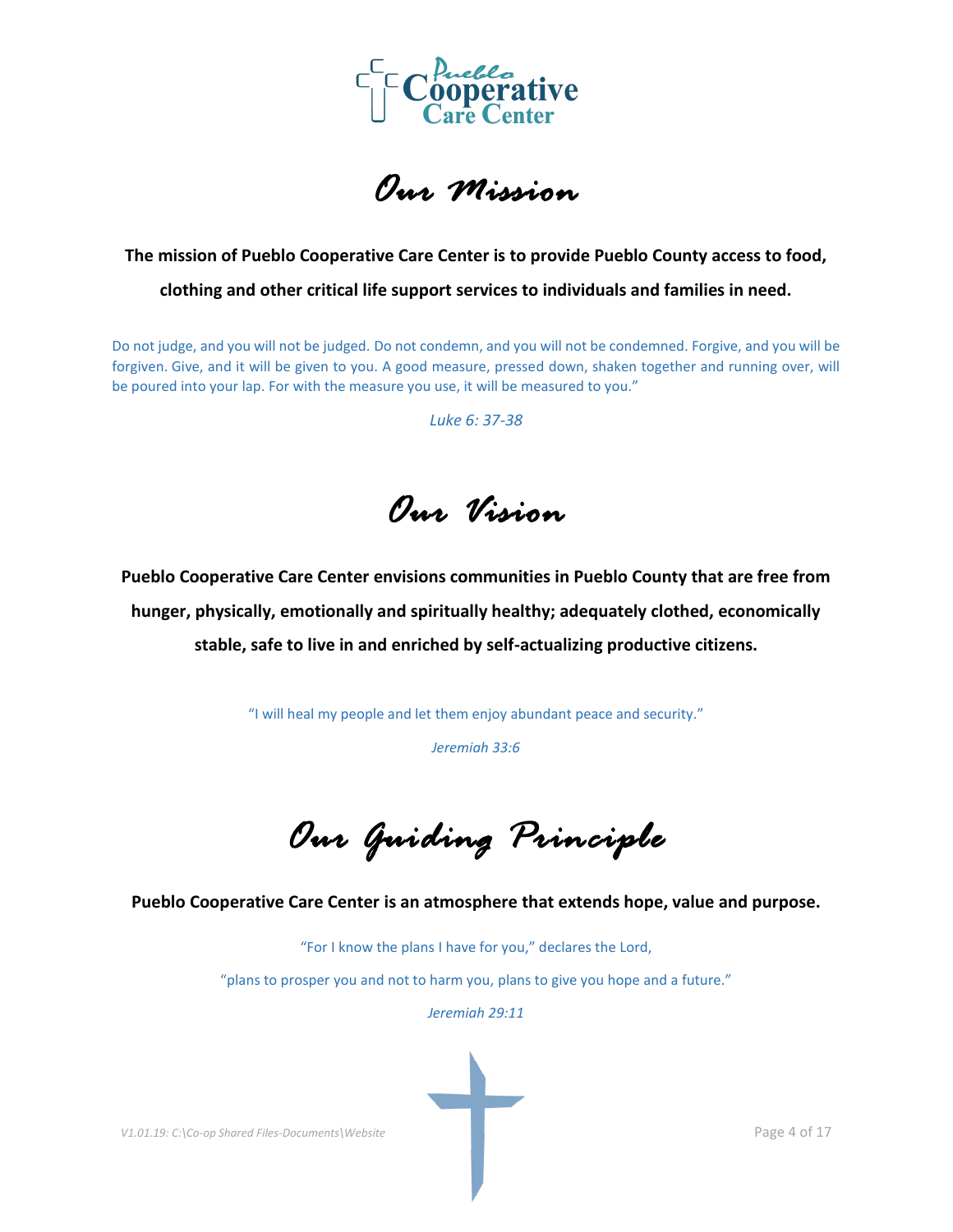

## **VOLUNTEER GUIDEBOOK**

#### **OUR HISTORY AND SERVICES**

In 1982, Pueblo Cooperative Care Center was established to provide services to individuals in the Pueblo community. Founded as an emergency crisis center, the center now serves greater Pueblo County and remains faith-based to this day. Established by five local churches with support from the Colorado Fuel & Iron Corporation (CF&I) as an emergency food assistance program, the goal was to address the needs of over 800 families devastated by loss of employment. CF&I, now known as EVRAZ Rocky Mountain Steel, reduced the workforce by up to 1,000 employees in a single week. These individuals relied heavily on CF&I for employment as did the Pueblo community. In addition, Colorado's statewide recession was challenging to the city of Pueblo as its lifeblood was manufacturing. Pueblo endured eight consecutive years of double digit unemployment and the community population dropped by nearly 10%.

Pueblo survived and so did Pueblo Cooperative Care Center. We now have support from over 60 churches, businesses, corporations, foundations, civic organizations, individuals and Pueblo City and Pueblo County governments. Known as the hub for serving individuals in crisis, the center is the largest emergency crisis center in southern Colorado. We are committed to fulfilling our mission through six primary assistance programs.

- Emergency food assistance,
- Clothing (newborn through adult),
- Personal Hygiene Essentials (basic needs),
- **Emergency Transportation (inner-city),**
- Medical Prescription Assistance (original prescription from Pueblo, CO required), and
- Voucher Programs, including Colorado Identification Card, Colorado Driver's License, Birth Certificates, Death Certificates, and Diabetic Vouchers (a prescription from a Pueblo County doctor is required).

**Emergency Food Assistance:** The Pueblo Cooperative Care Center Food Sack program provides foods such as beans, rice, flour, sugar, meats, breads, cereals, canned goods and other essential items to clients at no cost. The contents of food sacks are carefully planned and prepared to ensure basic nutritional value.

**Clothing:** Pueblo Cooperative Care Center provides clothing, shoes and other items to individuals at no cost. The program supports day to day needs, clothing to report to a job or job interview; school, court, or for other requests made by outside agencies such as the Colorado Department of Corrections, Pueblo County Jail, Pueblo County Sheriff, Pueblo Police departments, Victims Assistance and Probation. Clothing is provided for newborns through adults as available.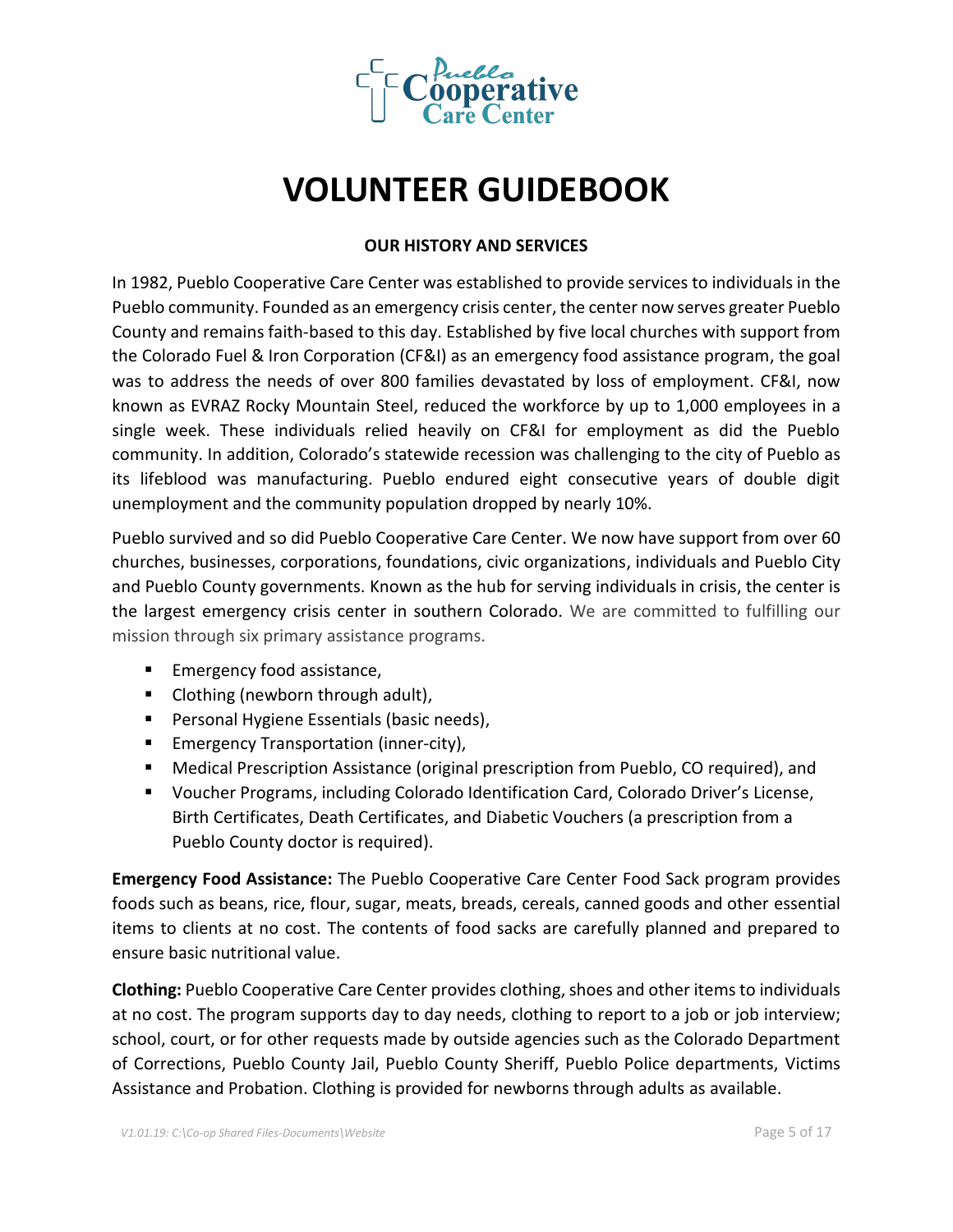

**Personal Hygiene Essentials (Basic Needs):** We try to emphasize good personal hygiene practices in an effort to help clients lead healthier lives. Every household is allowed assistance with personal hygiene products (combs, brushes, toothbrushes, toothpaste, body soaps, shampoo, feminine hygiene products, etc.) at no cost and as available for distribution.

**Emergency Transportation:** We offer emergency transportation to clients in the form of bus passes for inner-city transportation at no cost. Clients must need transportation to see a doctor, acquire medical prescriptions, attend a funeral for an immediate family member or go to a job interview. Every household is allowed assistance on a priority need basis. These services are primarily utilized by senior citizens and individuals with disabilities.

**Medical Prescription Assistance:** Every household is allowed assistance paying for medical prescriptions on an *as needed basis* up to \$75.00. The client is required to use our selected pharmacy provider at this time. This program is especially beneficial for senior citizens, veterans or parents of children who have difficulty with copayments. The original prescription from a Pueblo County based physician is required to participate in this service at no cost to clients.

**Voucher Assistance:** We provide vouchers to clients at no cost for Colorado ID cards, Colorado Driver's Licenses, Birth or Death Certificates and Diabetic vouchers. Specific rules must be adhered to for a client to receive any type of voucher and they will not be duplicated if lost, stolen or beyond the defined utilization dates. With diabetic vouchers, an original prescription from a Pueblo County based physician is required and the client must use our pharmacy provider.

The population that we serve is quite diverse as we serve individuals who are experiencing situations in their life that are difficult and often unimaginable. We primarily serve low-income individuals and families, unemployed, the homeless and the transient populations. Our clients include U.S. military veterans, senior citizens who live on fixed incomes, individuals with intellectual or developmental disabilities, individuals and families who are experiencing a temporary financial or medical crisis, and some are just people who just need short term assistance. We do not judge our clients and we do not question their integrity. We do however follow specific rules in determining the types of services they are eligible for and we provide those services at a zero cost to clients.

#### **WHY DOES PUEBLO COOPERATIVE CARE CENTER EXIST?**

It has been estimated that over 20% of the population in Pueblo County faces some form of food insecurity. Pueblo Cooperative Care Center reaches into 19.6% of the households in Pueblo County as well as serving other populations including the homeless and transients. This means that 1 out of every 7 individuals in Pueblo County has challenges or difficulties getting their next meal. Pueblo Cooperative Care Center provides essential services and our volunteers are a priceless and irreplaceable community resource in meeting this need.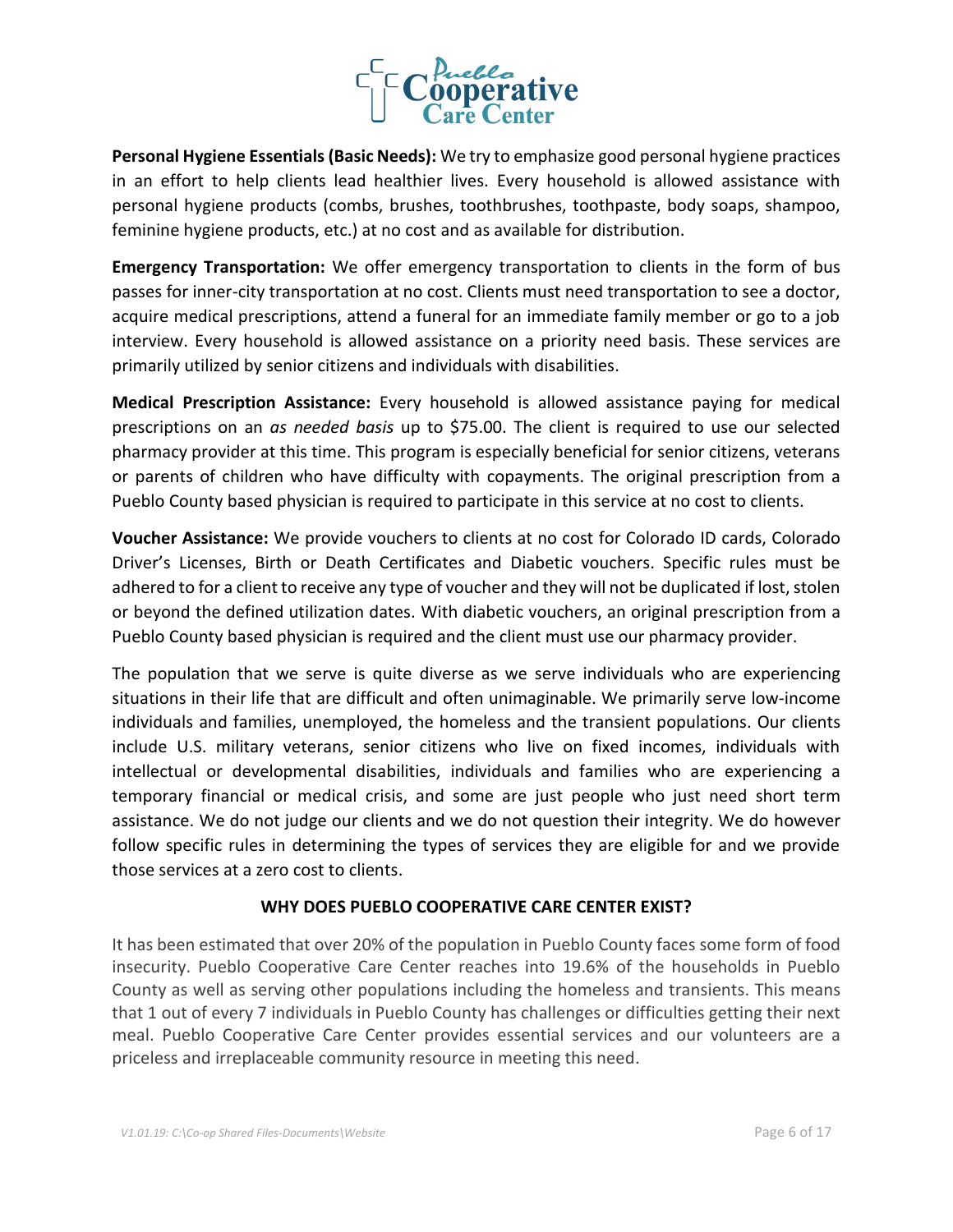

Every day we strive to provide services to those who need help the most. Without our volunteers we would not be able to meet our objectives or support our communities. Volunteers must know and understand Pueblo Cooperative Care Center policies and procedures to ensure a safe, productive and efficient work environment. This Volunteer Guidebook introduces you to the basics of working at Pueblo Cooperative Care Center and we are always available to provide further information. You are encouraged to ask questions or discuss volunteer activities and expectations at any time.

The Pueblo Cooperative Care Center administration is responsible for assigning and coordinating the work of every volunteer. Our goal is to make your volunteer activities with Pueblo Cooperative Care Center a positive experience. We ask that you be flexible and cooperative, and that you show up on time, maintain a positive attitude and work diligently together with peers and administrators. We try to do something every day that brings people closer to a better tomorrow. Make a difference!



## **PUEBLO COOPERATIVE CARE CENTER**

*Non-Discrimination Statement: Pueblo Cooperative Care Center does not and shall not discriminate on the basis of race, color, religion, gender, gender expression, age, national origin, disability, marital status, sexual orientation, or military status, in any of its activities or operations. These activities include, but are not limited to, hiring and firing of employees, selection of volunteers and vendors and in the provision of services. We are committed to providing an inclusive and welcoming environment for all clients, members of our staff, volunteers, subcontractors and vendors.*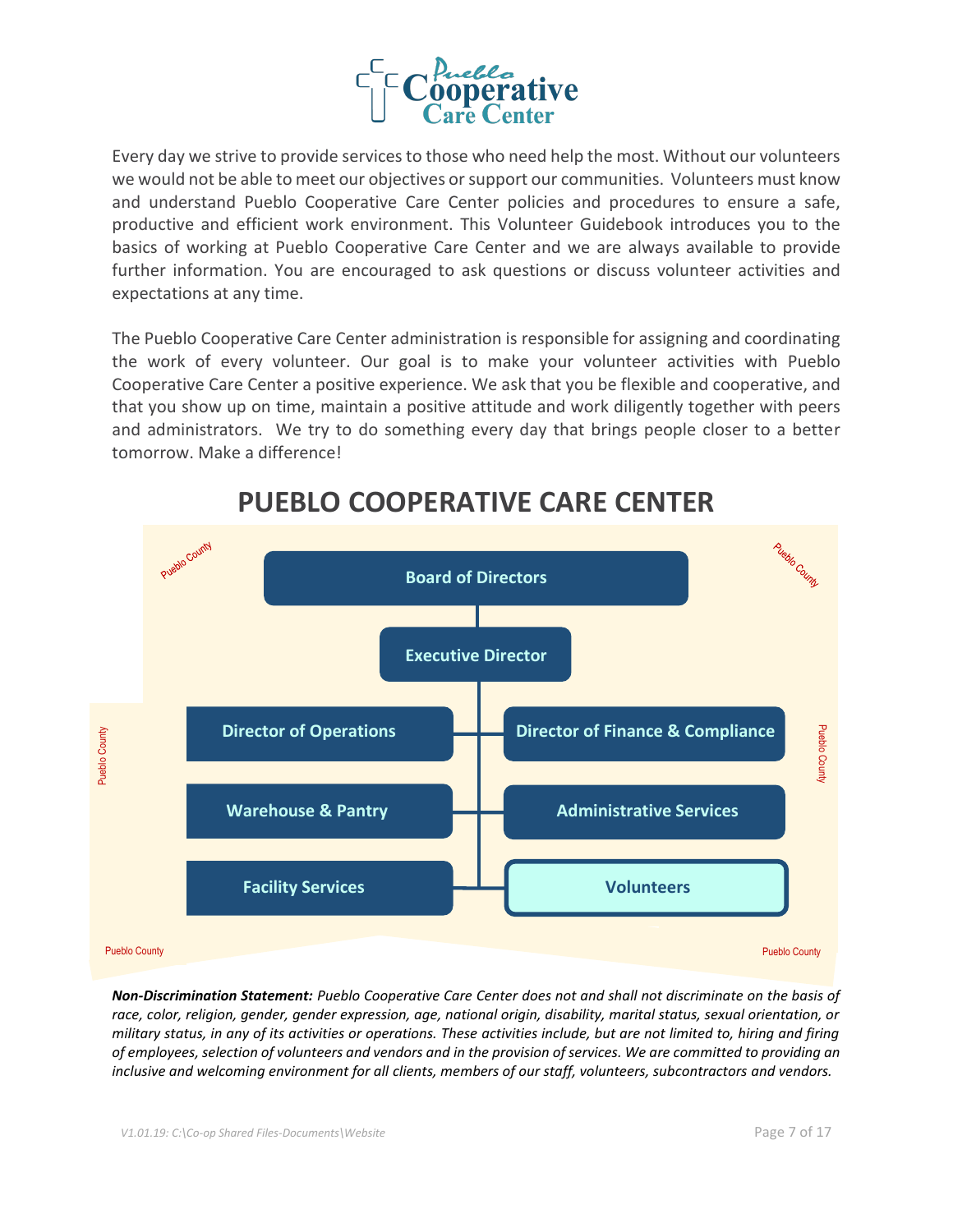

For Pueblo Cooperative Care Center to operate efficiently, it requires no less than 25-30 capable and enthusiastic individuals every day who hold diverse sets of knowledge and skills. Listed below are general volunteer positions with a brief outline of required duties. Additional information on these positions may be found on the Pueblo Cooperative Care Center website located at [http://www.cooperativecare.org.](http://www.cooperativecare.org/) You may also contact us for printed copies upon request. This list is by no means comprehensive or complete, and we invite you to contact us if you have any additional skills you would like to offer to Pueblo Cooperative Care Center. *We need your expertise, so we can better serve our communities!*

**Client Intake:** Registering, gathering and providing information or resources to clients who are accessing services at Pueblo Cooperative Care Center.

**Client Interviewer:** Meets with clients on a one-to-one basis and interviews them to obtain personal information prior to their receipt of services.

**Clothing Sorter:** Sort, size and evaluate donated clothing, shoes and other items to assure that all items received by clients are clean, neat in appearance and appropriate to their needs.

**Data Entry and Reporting:** Enters client data into database management software on a computer for processing and reporting needs. This position requires the ability to manage a large amount of sensitive and confidential information, typing (keyboarding) skills and adequate information technology (IT) knowledge and utilization skills and abilities.

**Driver and Warehouse Support:** Complete community deliveries or scheduled pick-ups of identified items in organizational vehicle. Maintains vehicles, warehouse cleanliness and assists warehouse supervisor as needed.

**Filing Clerk:** Engages in file management, maintenance and organization of records using designated filing systems. This position requires knowledge for creating, accessing and organizing important documents and client records, and is expected to protect and update files, and possess an understanding of confidentiality, data protection, computer systems and networks.

**Food Sorter:** Sort food products received at Pueblo Cooperative Care Center in preparation for their distribution to clients accessing services.

**Food Pantry Sacker:** Place specific food items from identified food groups into paper sacks, marking each sack with the date it was packaged and the size of food sack in advance of distributions to clients accessing services.

**Food Pantry Server:** Gather and distribute basic food sacks and other items (hygiene, dental, toilet paper etc.) according to client needs and eligibility. May assist clients in transporting items to their vehicle. Professional security personnel are available as needed.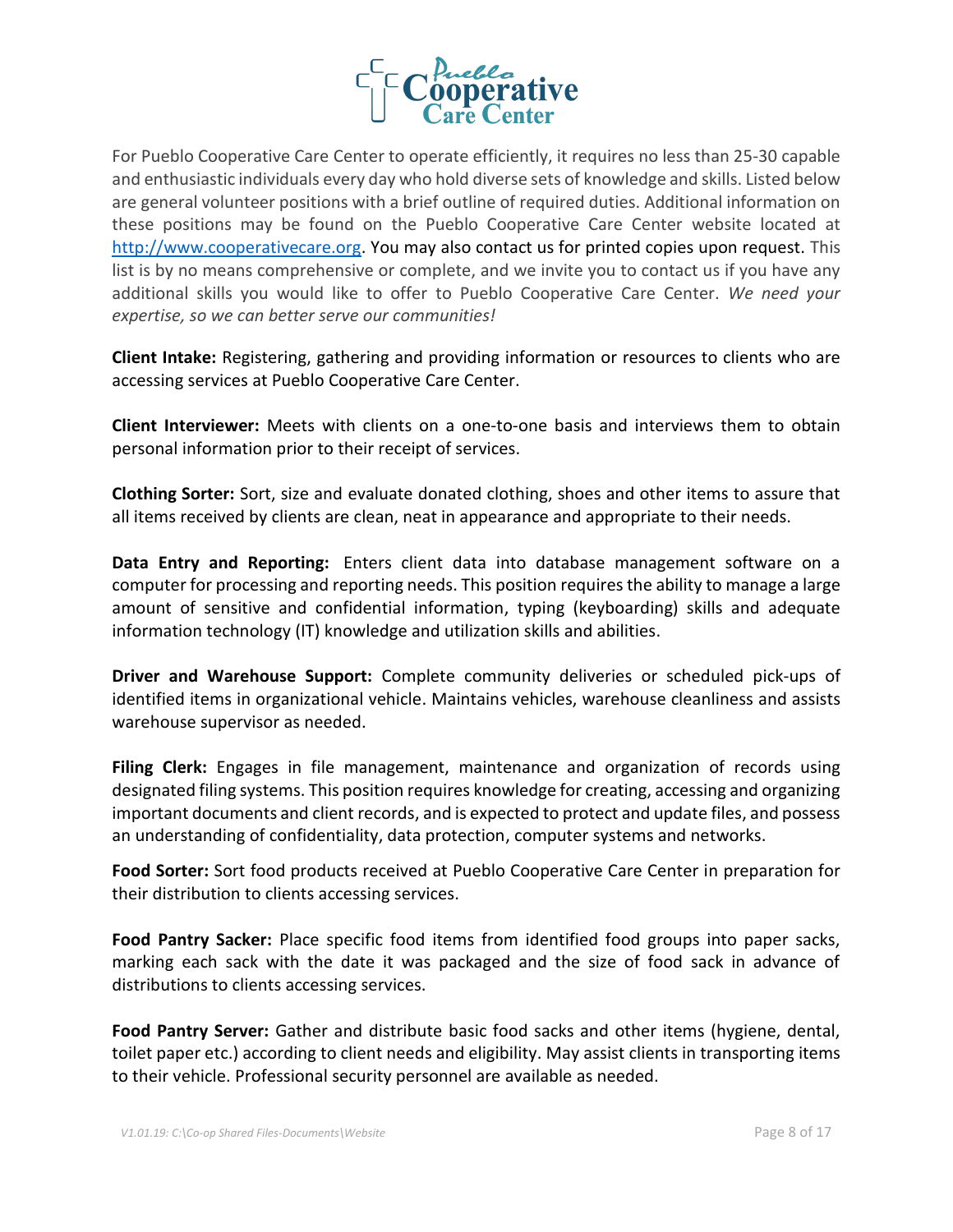

**Olive's Closet:** Assist clients as they search for new and gently used clothing, shoes and other items to meet their needs. This is a boutique clothing environment with zero cost to clients.

**Receptionist:** Answers telephone calls during normal hours of operation and responds to caller inquiries with reliable, accurate and appropriate responses including referrals to other community resources and agencies.

**Security:** Maintains safe and secure environment for employees, volunteers, clients and vendors by patrolling and monitoring Pueblo Cooperative Care Center premises and personnel.

**Warehouse Support:** Assist in warehouse and pantry areas, accepting and documenting donations, issuing donor receipts, logging donations as received and preparing items for transportation to appropriate areas within Pueblo Cooperative Care Center.

#### **ORIENTATION & TRAINING**

Every volunteer serving at Pueblo Cooperative Care Center is required to complete a volunteer application prior to starting in any position. Program-specific orientation and job training are coordinated by the staff at Pueblo Cooperative Care Center, followed by on-the-job training with individuals serving in that position. One-on-one mentoring with staff and experienced volunteers will be provided. As warranted, a volunteer may be requested and is expected to attend in-service education sessions as needed.

#### **TIME COMMITMENT**

Shifts for volunteers can vary depending on the position an individual is volunteering for. All volunteers are asked for a minimum commitment of three and a half (3.5) hours per day, one day per week for six months. An individual's ability to maintain this commitment is expected.

#### **CONFIDENTIALITY**

Pueblo Cooperative Care Center is required by law to protect the confidentiality of our client information, and owns equipment, furnishings, proprietary and non-proprietary materials; and other property that supports our ability to provide services to clients. Volunteers may be exposed to private information about clients, employees and organizational operations or about other volunteers in the regular course of their duties. To respect the dignity and privacy of all people affiliated with Pueblo Cooperative Care Center, client, employee, organizational and volunteer information is to be used only for Pueblo Cooperative Care Center business and is to be kept as confidential. Volunteers are not to discuss private, confidential information at any time.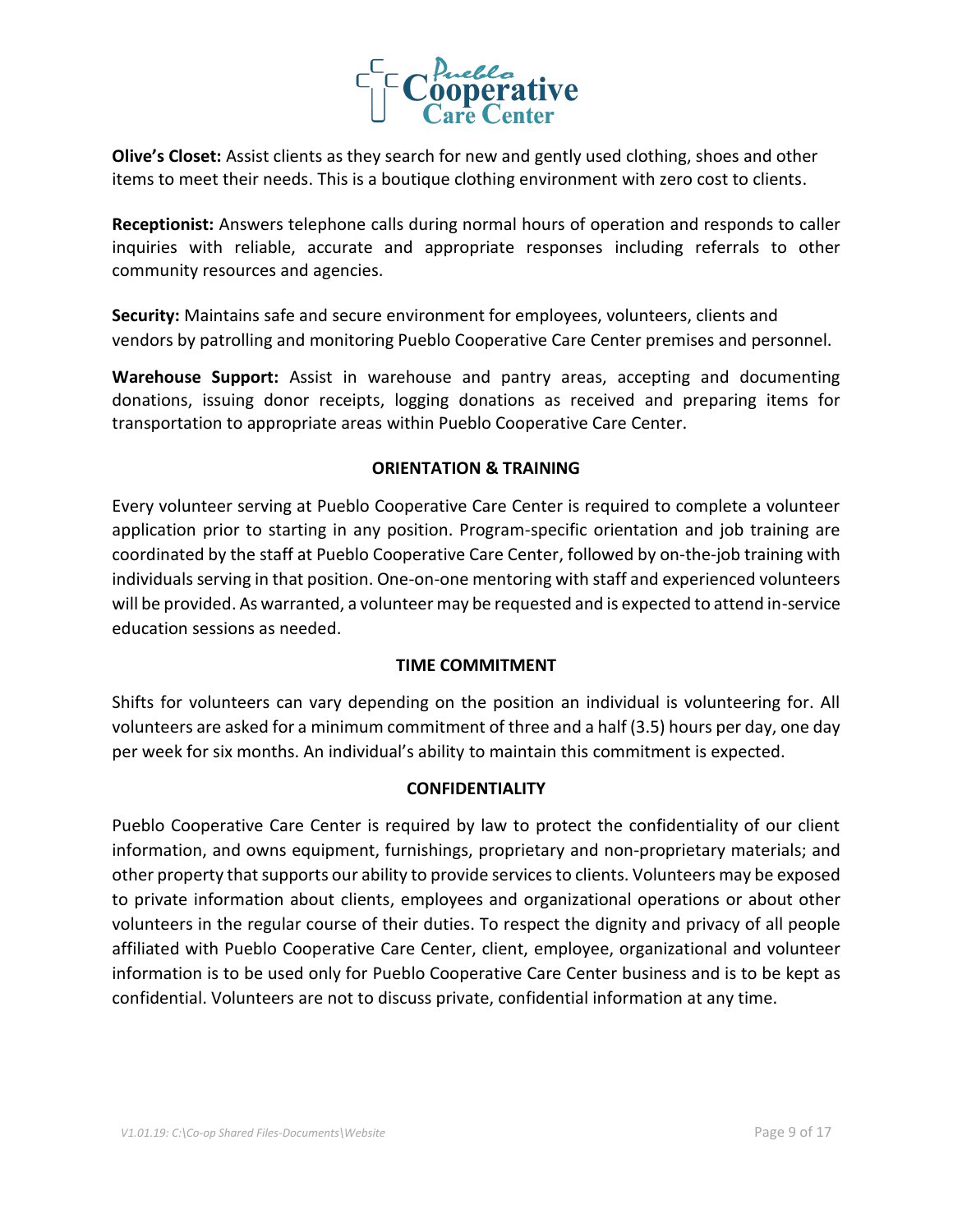

#### **WORKPLACE ACCESS**

Pueblo Cooperative Care Center has only authorized certain individuals for secured facility access by means of keys issued by the Pueblo Cooperative Care Center Board of Directors. These individuals have been issued security codes for the electronic security alarm system and access to video surveillance systems. Volunteers are requested to enter and exit the facility on the East side of the building through the door designated as *Authorized Personnel Only*. Due to safety concerns, no individual is to enter or exit the facility through the warehouse at any time.

#### **WORKPLACE HARASSMENT**

Pueblo Cooperative Care Center is committed to providing a work environment for all employees and volunteers that is free from harassment and discrimination. Volunteers are expected to conduct themselves in a professional manner and recognize that every individual has the right to be treated fairly and with respect. There will not be any exceptions to this policy at any time. No inappropriate comments will be tolerated and verbal and/or physical abuse by any individual is to be reported immediately to Pueblo Cooperative Care Center administration where an investigation and appropriate actions will be taken.

#### **USE OF ORGANZIATIONAL RESOURCES**

Pueblo Cooperative Care Center is a nonprofit, public emergency crisis center. Every donation or item purchased by Pueblo Cooperative Care Center is the property of Pueblo Cooperative Care Center and will only be used to support our greater mission. No Pueblo Cooperative Care Center resource, including money, clothing, food, property, etc. is to be used for personal gain by any volunteer or employee. Volunteers may consume certain food items while engaged in volunteer activities, but they are not entitled to take food outside the facility. If a volunteer becomes a client of Pueblo Cooperative Care Center, they must relinquish their volunteer duties at Pueblo Cooperative Care Center until their situation changes and a redetermination is made.

#### **VIDEO SECURITY AND MONITORING**

Every function and process at Pueblo Cooperative Care Center can be challenging at times. Due to the nature of the services we provide our communities, we are aware that there are security risks to consider at all times. Pueblo Cooperative Care Center enhances facility security through the use of video recording and surveillance monitoring. This help to strengthen operations, stops or minimizes the chances of crime and are highly effective should security issues occur. These systems assist us in being able to pinpoint problematic activities and take appropriate actions when needed. These security applications also allow security personnel the opportunity to manage different responsibilities while on the job. The systems were installed to significantly increase safety in the workplace and are not intended to be intrusive for any individual.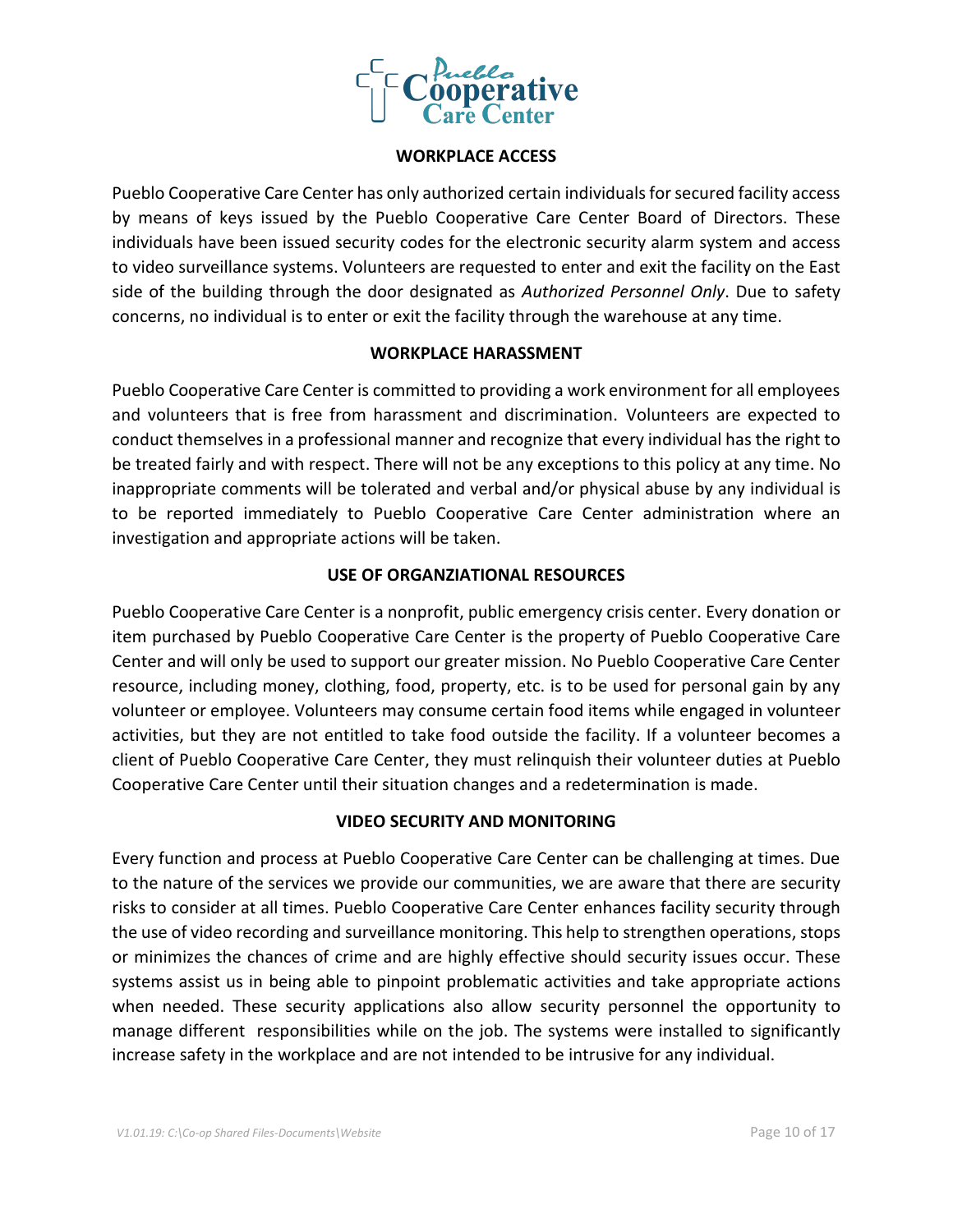

#### **PERSONAL PROPERTY**

Volunteers are advised not to bring purses, wallets, backpacks, cell phones, or other items of value to Pueblo Cooperative Care Center or leave their property unattended. Volunteers should lock their vehicles and they may store personal property in the Pueblo Cooperative Care Center administrative area upon request. Pueblo Cooperative Care Center is not responsible for the loss or theft of personal items.

#### **DRESS CODE**

Work attire is casual at Pueblo Cooperative Care Center and volunteers should maintain appropriate standards of neat dress and grooming. The key point in determining what is appropriate workplace attire is the use of common sense and good judgment. Volunteers should apply a personal dress practice that is deemed appropriate and conducive to their work environment. Requests for interpreting this guideline should be directed to the Pueblo Cooperative Care Center administration. While volunteers may wear casual clothes, attire that should not be worn includes:

- Clothing that does not fit correctly or is too tight or too loose;
- Clothing that is unfashionable (faded, stained, discolored, torn, ripped, or frayed);
- Clothing that is not generally neat in appearance or has missing buttons;
- Sandals, flip-flops or similar footgear in the pantry and warehouse areas;
- Shorts, halter tops or gym wear;
- Clothing with offensive slogans or pictures, profanity, nude or seminude pictures, offensive gestures, suggestive images, political slogans, gang affiliations or advertisements for inappropriate products or services;
- Undergarments worn over regular clothing.

If unacceptable attire is worn to Pueblo Cooperative Care Center, the Executive Director or their designee will be notified and will hold a personal, private discussion with the volunteer to advise and counsel them regarding the inappropriateness of their attire. If attire is worn that was previously deemed to be unacceptable, the Executive Director or their designee will hold a private discussion with volunteer and ask them to go home and change their clothing immediately. Repeated policy violations could result in disciplinary action, up to and including a volunteer privilege revocation.

Pueblo Cooperative Care Center prefers that there be no visible piercings or tattoos, although piercings and tattoos that are inoffensive are allowed. The Executive Director or their designee is responsible for monitoring and enforcing this policy. Pueblo Cooperative Care Center will make every effort to accommodate a volunteer's religious or national customs that affect the way they dress in the workplace. Every request will be considered on a case-by-case basis.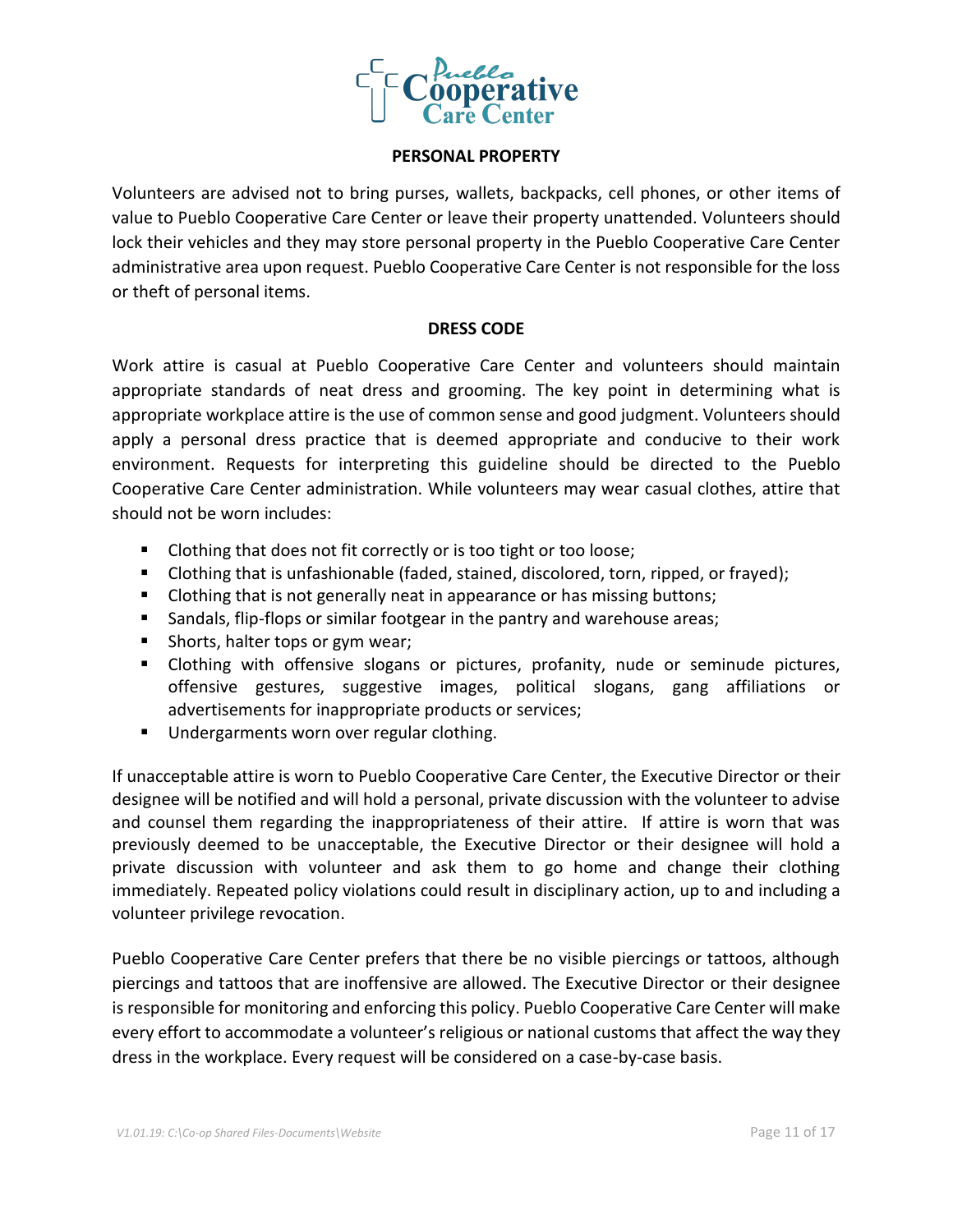

#### **PERSONAL HYGIENE**

Volunteers are expected to maintain a high level of personal hygiene and be neat in their appearance at all times while serving at Pueblo Cooperative Care Center.

#### **SMOKING POLICY**

Smoking is not allowed anywhere on Pueblo Cooperative Care Center property, including in the building, around the building, at distribution or donation locations or entrances and exits.

#### **WELLNESS**

Every volunteer should be healthy and ready to engage in and fulfill their volunteer expectations. Volunteers should not come to Pueblo Cooperative Care Center when sick or experiencing health challenges. If this is the case, please do not come to the facility. Staff reserves the right to ask a volunteer who appears to be unhealthy to leave the facility until fully recovered.

#### **CLOSURES AND DELAYS**

Pueblo Cooperative Care Center uses FlashAlert [\(www.flashalert.net\)](http://www.flashalert.net/), a web-based system for delivering important schedule changes like inclement weather closures or emergencies directly to the public through FlashAlert Messenger. To receive Pueblo Cooperative Care Center emergency information notifications, you will need to download the FlashAlert application and self-register using your primary email address. You can also add two additional email addresses and receive emergency information just moments after it is posted by Pueblo Cooperative Care Center. There is no cost to you for this service.

FlashAlert also uses an application by which the emailed information is pushed immediately to your smart phone through the app once it is downloaded to your phone. You can download the FlashAlert app from the App Store (Apple App Store, Google Play Store) and choose how you wish to receive the information, by text or email.

Pueblo Cooperative Care Center recognizes the fact that inclement weather or emergencies affects our ability to perform operations. This includes a volunteer's ability to get to or from the workplace. The safety of volunteers is a priority in any emergency situation. While emergencies and inclement weather days are infrequent, Pueblo Cooperative Care Center will remain closed for the briefest time possible. Here are the main guidelines for weather closures:

- 1. One foot or more of snow falls,
- 2. Flooding affects transportation,
- 3. Electricity is unavailable,
- 4. Heat is unavailable (winter),
- 5. Pueblo County and Pueblo City Governments are closed,
- 6. Pueblo School District 60 and Pueblo School District No. 70 are closed, or
- 7. The Governor of Colorado declares a state of emergency.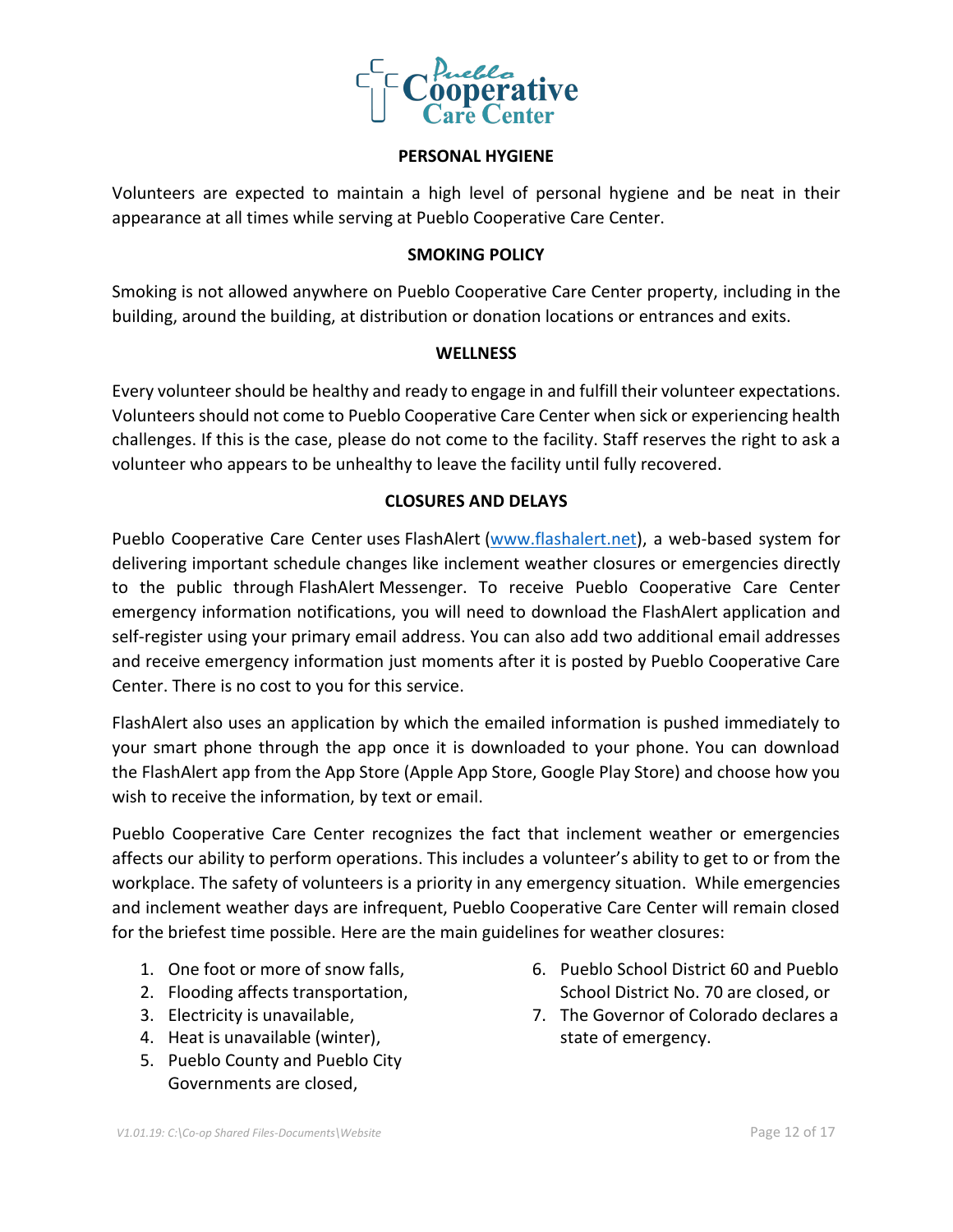

In the event of a closure, notifications are announced by Pueblo County news media as well as on our Pueblo Cooperative Care Center website. If local school districts delay the opening of schools, Pueblo Cooperative Care Center will delay opening for the same duration to allow for the safe travel of volunteers. If school is not in session, Pueblo Cooperative Care Center administration will determine if the facility will be closed and make proper notifications.

#### **TELEPHONE AND COMPUTER USE**

The telephone communication system and all computers are for conducting official business. Volunteers are permitted to make phone calls as needed and should ask for assistance as warranted. Pueblo Cooperative Care Center computer systems are reserved for operational use only and are only available to those by those volunteers assisting with daily operations.

#### **BREAKS**

Volunteers may take reasonable breaks while volunteering. Food and open beverages are not allowed in the Client waiting room, Intake, Interviewing, Clothing Sorting Room, Olive's Closet, the Pantry (except in designated areas) and the Warehouse. Food is to be consumed only in designated areas and volunteers are welcome to bring food and drinks to place in the break room refrigerator. All personal foods and beverage items should be labeled and dated.

#### **SUBSTANCE ABUSE**

No individual may use, possess, distribute, sell or be under the influence of alcohol or illegal drugs while on Pueblo Cooperative Care Center property or while engaged in Pueblo Cooperative Care Center operations. The legal use of prescribed drugs is permitted if it does not impair an individual's ability to safely and effectively perform their essential job functions.

#### **PARKING**

When reporting to volunteer duties at Pueblo Cooperative Care Center, volunteers may park their vehicles in the parking lot located on the East side of our facility. Entrance to the parking lot is on 8<sup>th</sup> Street and is the Northwest entrance. We have two (2) drive through locations, one is for entry and the other is for exiting the lot. Entrances and exits are marked with one-way arrows on the pavement. Street parking may be available, but in most areas is designated with a 30-minute to 2-hour parking limit. Please do not park in parking spaces close to our building and *do not park* in adjoining business parking areas as most of them are assigned or paid parking. Vehicles that are subject to towing or receiving parking citations are the sole responsibility of the volunteer.

#### **VEHICLE USE**

Staff and volunteers must go through a driver approval process and be formally approved through insurance carriers to operate any Pueblo Cooperative Care Center vehicle or equipment.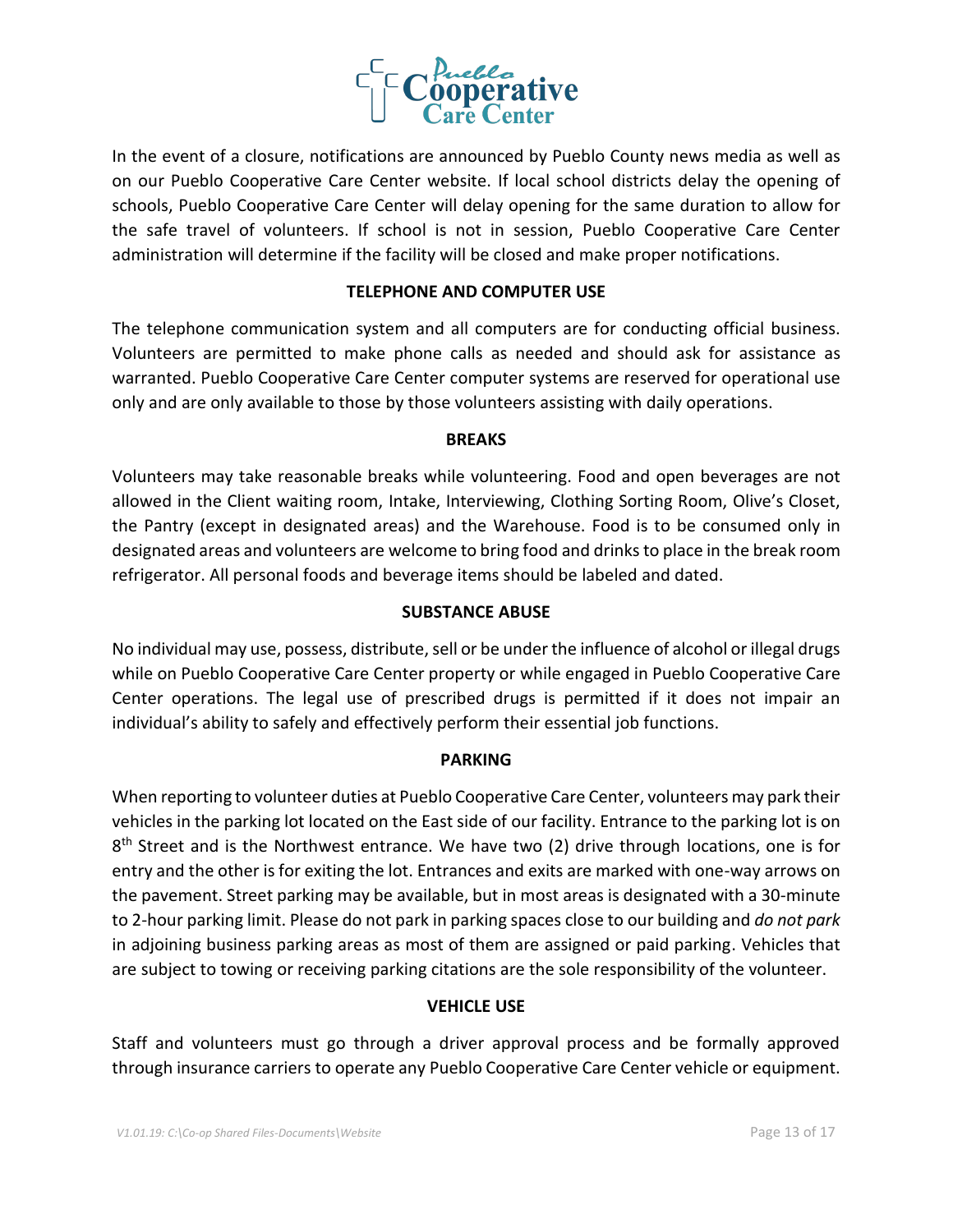

No individual may operate any vehicle or equipment without prior authorization. All trash is to be removed from vehicles immediately upon departure. Eating or using a mobile phone in vehicles while driving is prohibited, and beverages are only allowed in vehicles if they have a spillproof cap or secure lid.

#### **TRAINING**

Pueblo Cooperative Care Center will schedule the training of volunteers in their basic volunteer position responsibilities. The majority job knowledge is acquired by volunteers with on-the-job training. A new volunteer will be assigned to work with an experienced volunteer until they are comfortable in working in that position alone with staff oversight. Pueblo Cooperative Care Center strives to continually update and educate volunteers on important issues including available resources, food safety, workplace safety, and the basics of safe lifting.

#### **SUPERVISION**

Pueblo Cooperative Care Center administration will provide supervision of all volunteers and make assignments to coordinate daily work requirements as needed.

#### **SAFETY AND CLEANLINESS**

Pueblo Cooperative Care Center strives to maintain the highest standards of cleanliness to ensure public safety. The facility is cleaned daily, and staff designates cleaning assignments as warranted. Every employee and every volunteer should wash their hands before and after cleaning tasks and when handling food products. Duties may include: cleaning the restrooms each day, emptying trash cans, cleaning sinks, sweeping and mopping floors, vacuuming furniture, and is to include all areas within the facility. Staff will advise when the break room, coolers, and freezer need to be cleaned.

When washing your hands, make sure you wash with warm soapy water for at least 30 seconds. Please alert staff or administration if you observe any signs of insect, rodents or other infestation. Hands should be washed after using the restroom, coughing, sneezing or touching of the face or head. All surfaces (counter tops, tables, chairs) should be cleaned after each usage to reduce the possibility of cross-contamination.

#### **WORKPLACE SAFETY**

Workplace safety is a high priority at Pueblo Cooperative Care Center. In order to promote and maintain a safe working environment, Pueblo Cooperative Care Center policies need to be fully understood and followed. Violations of any policies could result in a disciplinary action up to the dismissal from volunteer responsibilities. Please bring any safety concerns to the attention of Pueblo Cooperative Care Center staff or administration.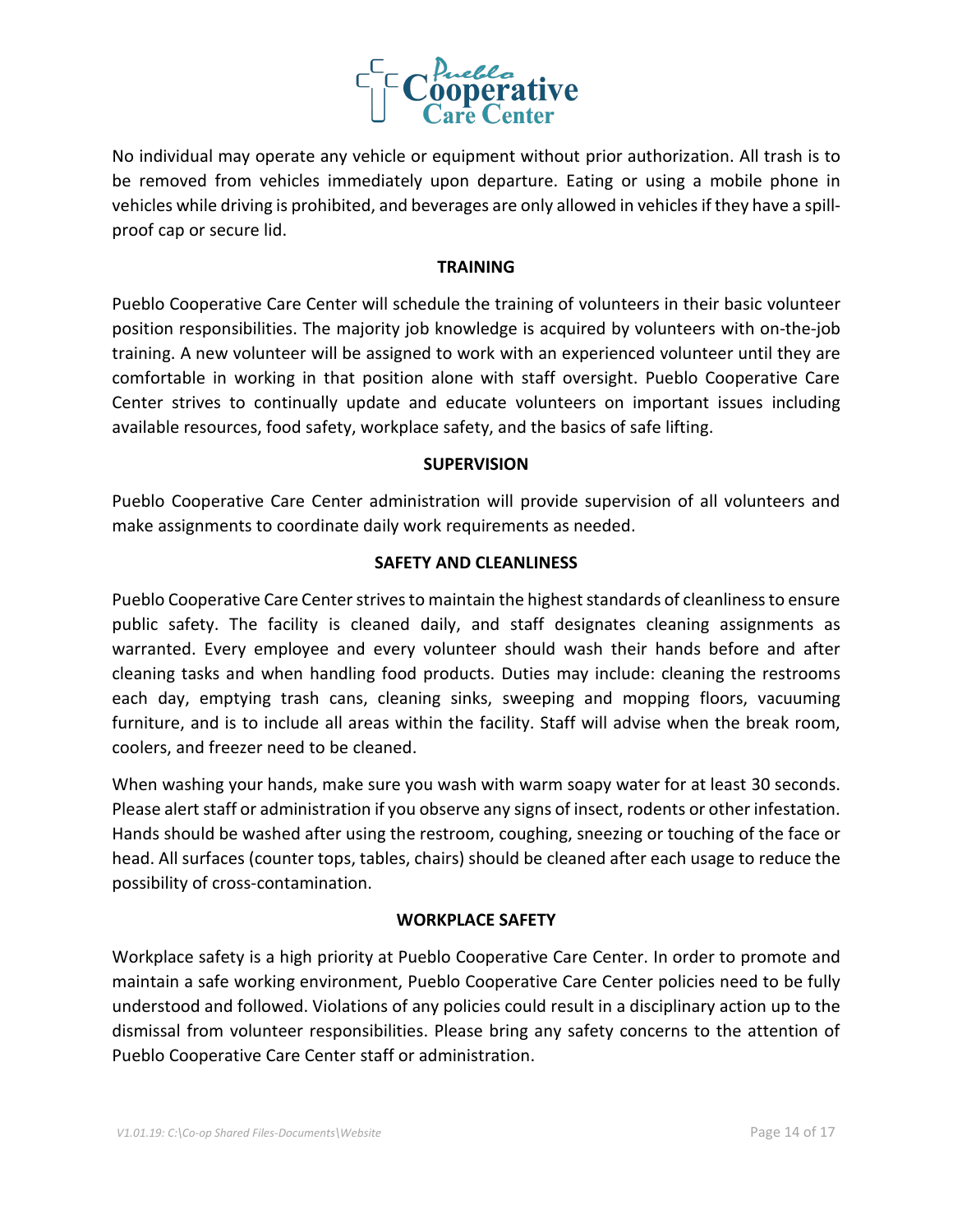

To promote a safe work environment, the following practices are to be followed:

- Minimal use of cell phones within all work areas,
- Headphones (earbuds) use from any electronic device is prohibited,
- The mixing of chemicals is prohibited,
- **E** Climbing on shelves, sitting or standing on partial walls, sitting or standing on carts, or standing or sitting on scales is prohibited.

The best practices when volunteering for Pueblo Cooperative Care Center include:

- Do not maintain close personal contact with clients,
- Keep aisles and walkways clear,
- Refrain from placing food items on the floor (this is a health regulation),
- Place items only in designated locations, away from doors and high traffic areas,
- Clean up spills immediately,
- Use "Caution" signs to indicate wet floors (dry immediately),
- Use a safety ladder when retrieving items above eye level,
- Alert others near you of your movements to avoid collisions or other accidents,
- Learn and use proper lifting procedures, even when loading/unloading vehicles,
- Use cleaning products as directed by the manufacturer, use proper protective gear and never store chemicals around food items.
- Material Data Safety Sheets (MSDS) will be made available should any volunteer have a concern regarding our cleaning products.
- All injuries, accidents and other incidents need to be reported to the Executive Director, Director of Operations or Director of Finance and Compliance as soon as possible.
- Carts are to be pulled, not pushed, through the warehouse and pantry areas

All situations or problems brought to the attention of the Executive Director, Director of Operations or Director of Finance and Compliance will be reviewed to determine if an appropriate course of action is warranted. In the event of the termination of a volunteer worker (including students), the Executive Director, Director of Operations or Director of Finance and Compliance will notify the volunteer of their termination and contact the appropriate organization to inform them of the termination action.

#### **VOLUNTEER SCHEDULING**

All scheduling is monitored and managed by Pueblo Cooperative Care Center. If a volunteer needs to cancel a scheduled shift for any reason, they must notify the Executive Director, Director of Operations or Director of Finance and Compliance as soon as possible. Pueblo Cooperative Care Center requests a 24-hour notice but will work and support volunteers as needed.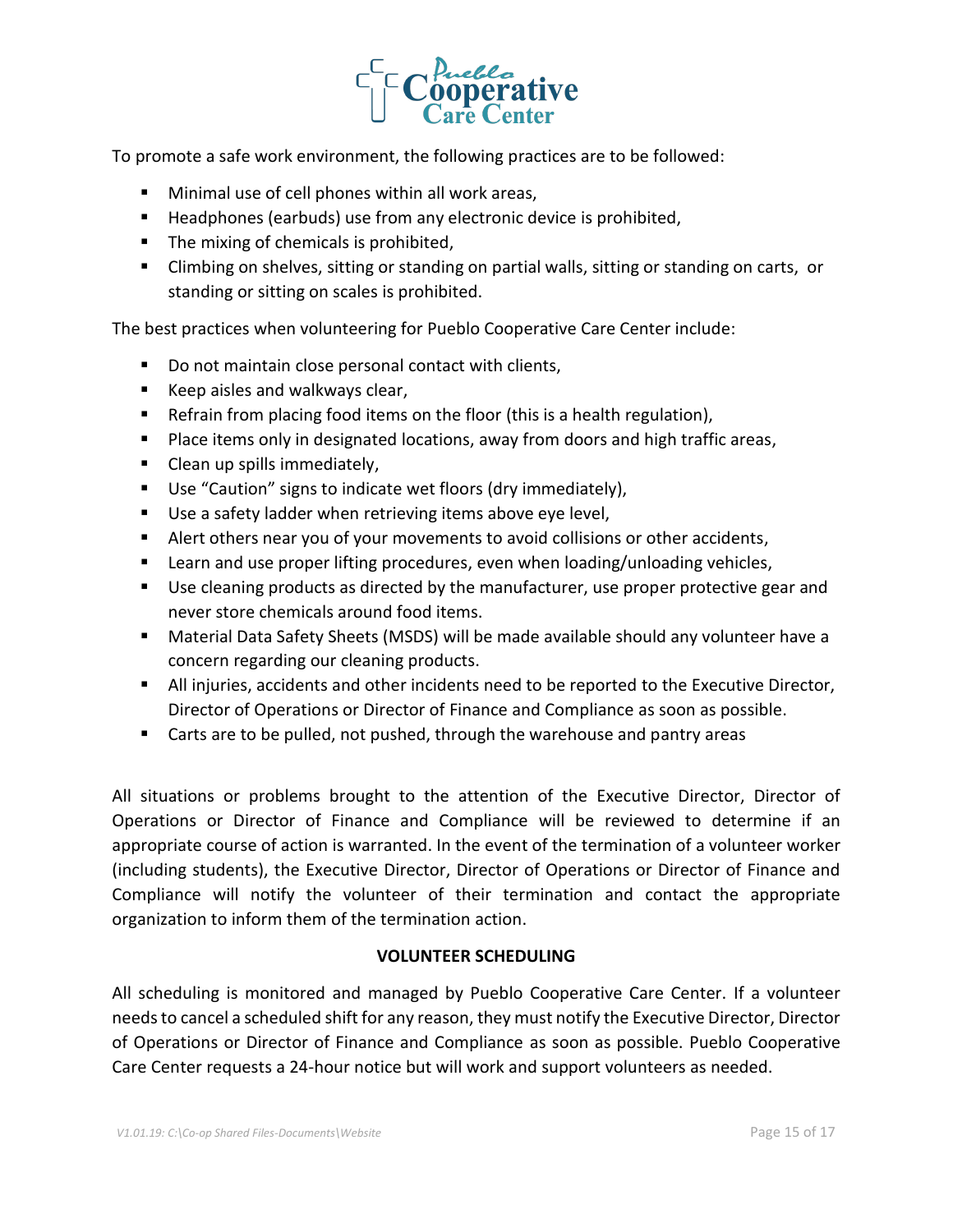

#### **TRACKING VOLUNTEER HOURS**

Pueblo Cooperative Care Center tracks volunteer hours for many specific purposes. C*ommunity Service Volunteers* (courts, schools, organizations) must sign-in upon arrival at Pueblo Cooperative Care Center and sign-out prior to departure. This is very important for Pueblo Cooperative Care Center and addresses a safety concern for security or emergency personnel should their services be warranted.

If any volunteer requires a copy of their community service hours for school, court or other reason, please give Pueblo Cooperative Care Center at minimum of 48-hours prior notice.

The entire Pueblo Cooperative Care Center workload is dependent upon volunteers. Volunteers are expected to work established schedule and to honor and maintain their commitments. Volunteers are not generally permitted to come in to Pueblo Cooperative Care Center whenever they desire, and volunteers who wish to come to Pueblo Cooperative Care Center at a time for which they are not scheduled should provide a 24-hour advanced notice (preferred). This does not apply if a volunteer is contacted and requested to cover another volunteer in their absence. We are grateful that you are helping Pueblo Cooperative Care Center provide services to Pueblo County. We appreciate everything you do in support of our mission and our top priority is to uphold our faith-based traditions. We strive to offer a safe and efficient workplace for everyone involved.

#### **HELP US TO GET THE WORD OUT**

We encourage you to help increase the awareness of our organization by using your own social media accounts. Just reflect on your volunteer involvements at Pueblo Cooperative Care Center and share your experiences with family and friends. Encourage them to get involved and post some stories about our history, the services we provide, our partnership opportunities, our annual events and especially our monthly calendar of needs! Help us to get the word out so we can assist more people who need our help!

#### **STILL HAVE SOME QUESTIONS?**

Don't worry if you still have questions, many people do. Just pick up the phone and call us at (719) 543-7484 or send an email to [info@cooperativecare.org.](mailto:info@cooperativecare.org) We will get back in contact with you as soon as possible with the best answers we have. We need your help and we can't wait to meet new people who want to make a real difference in our community. Just to add some intrigue to this equation, remember this one simple declaration:

#### *"YOUR LIFE WILL CHANGE AS MUCH OR MORE THAN THE LIVES OF THE PEOPLE WE SERVE.***"**